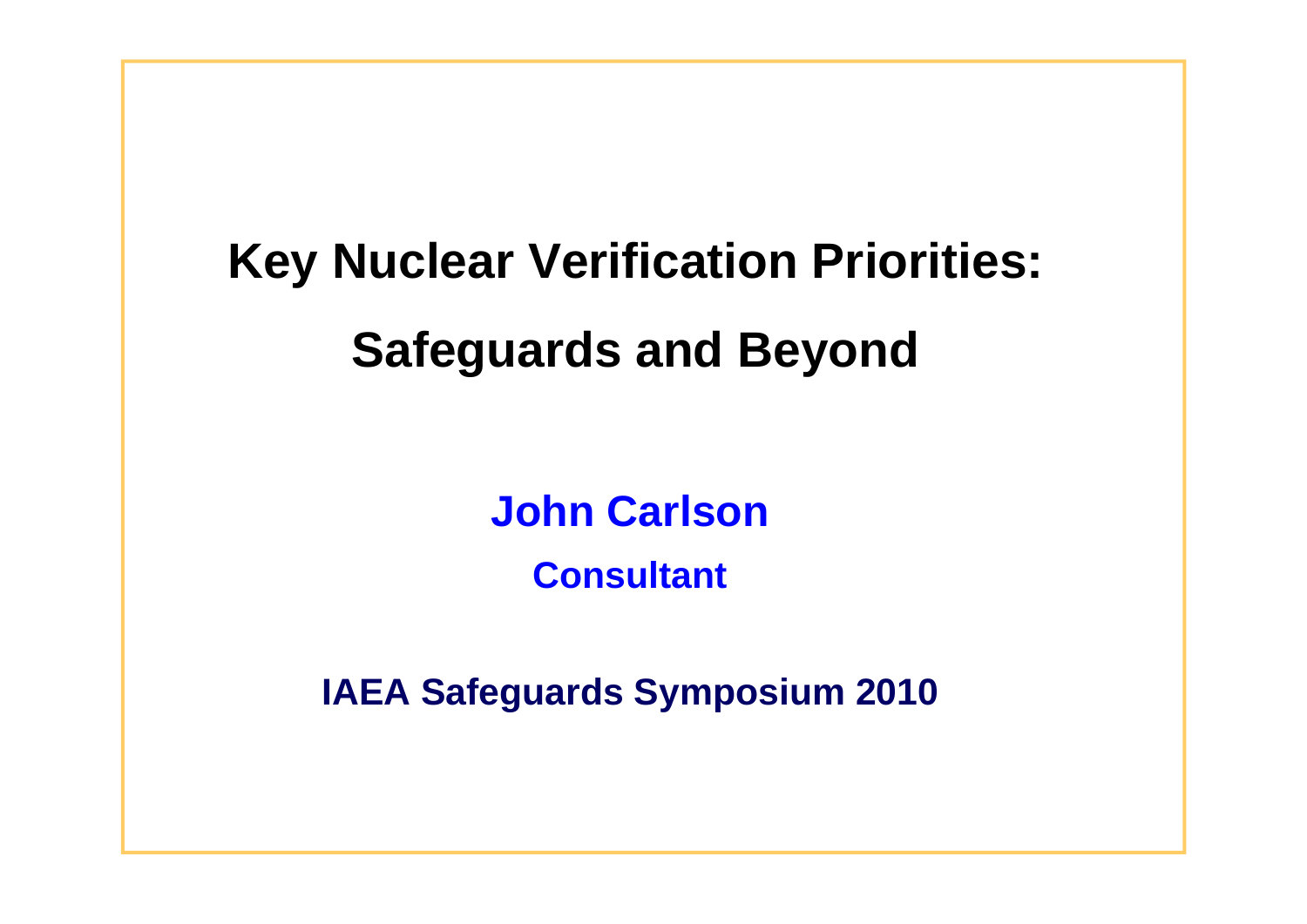- **1. Current verification objectives and priorities**
- **2. Verification commonalities**
- **3. Confidence**
- **4. Detection capability**
- **5. Deterrence**
- **6. Verification priorities**
- **7. Conclusions**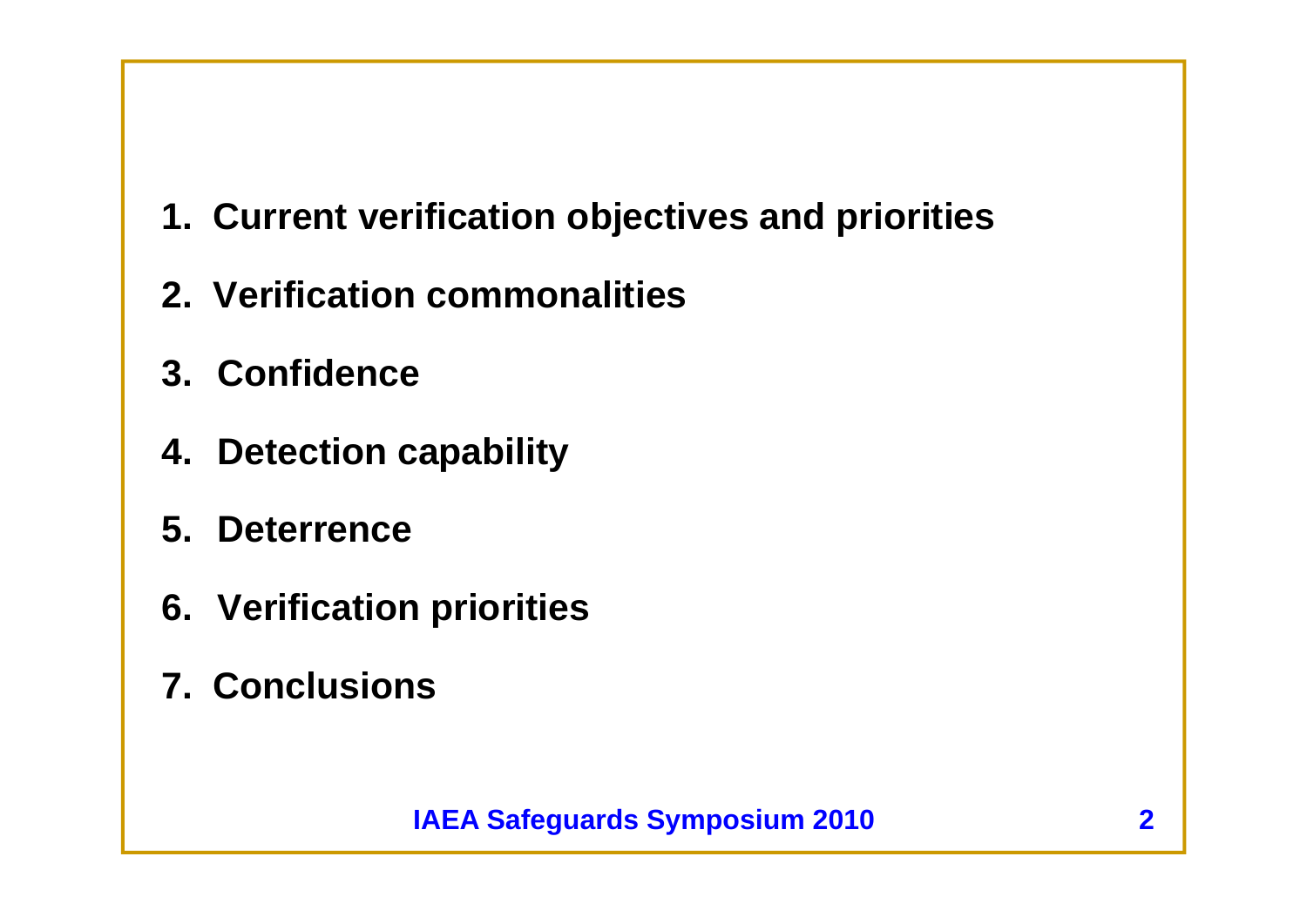## **1. Current verification objectives and priorities**

- • **Effective safeguards underpin non-proliferation regime - essential for disarmament.**
- $\bullet$  **Principal strategic objective for safeguards:** *Support non-proliferation regime through:*
	- *credible assurance that states honouring commitments*
	- *early detection of misuse of nuclear material, technology.*
- • **Policy-level objectives:**
	- **confidence-building**
	- **detection capability**
	- **deterrence.**
- •**These apply to both safeguards and future missions.**

**IAEA Safeguards Symposium 2010**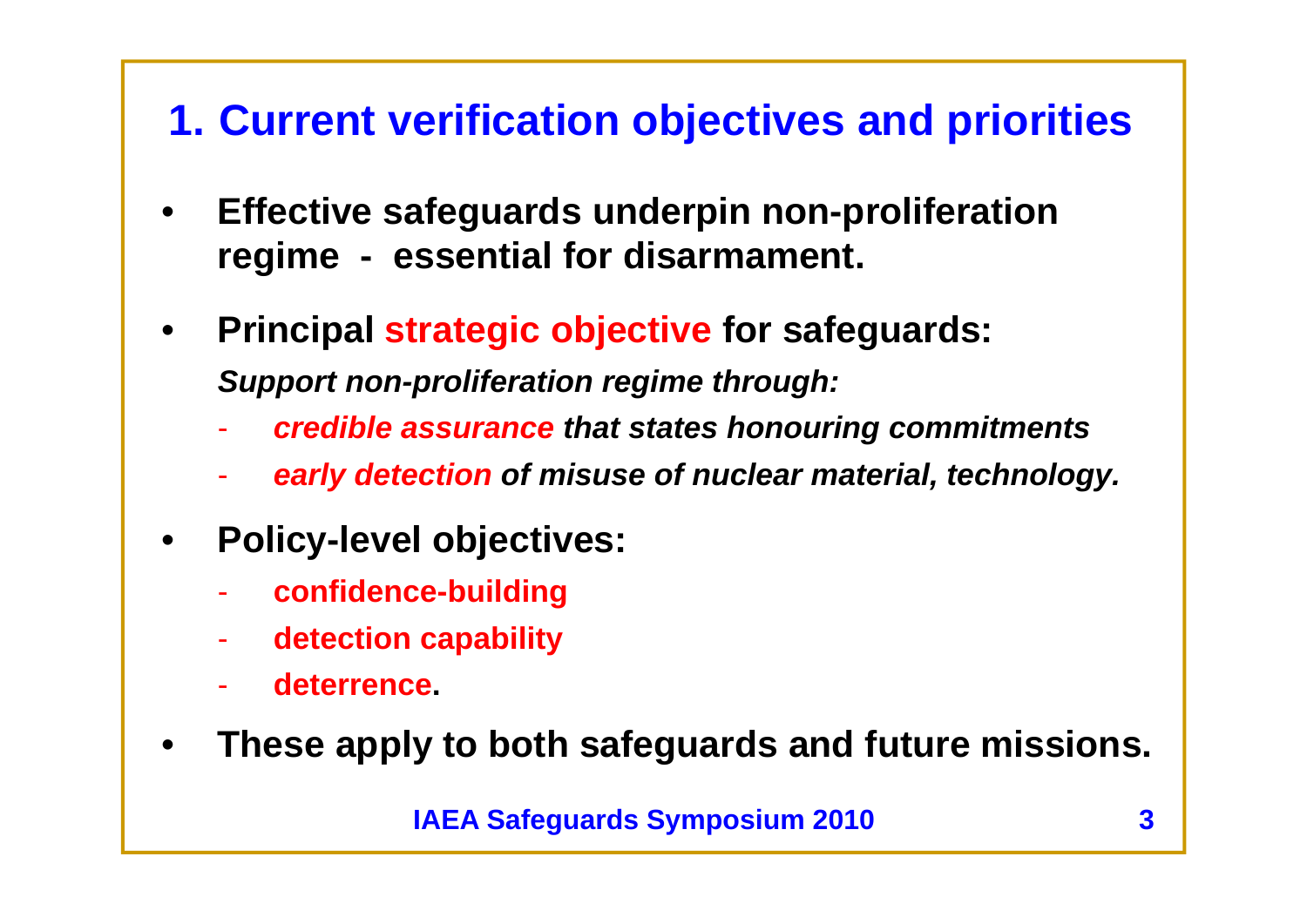**Do current safeguards priorities reflect these policy objectives?**

- **Traditional focus is detection capability**
	- **greatest priority is detection of undeclared.**
- •**Another key priority is efficiency.**
- •**Both closely linked to information-driven safeguards.**
- • **In addition to these 'technical' objectives, also essential to address broader issues of confidenceand deterrence**
	- **failures will impact on future missions**
	- **confidence and deterrence as specific priorities?**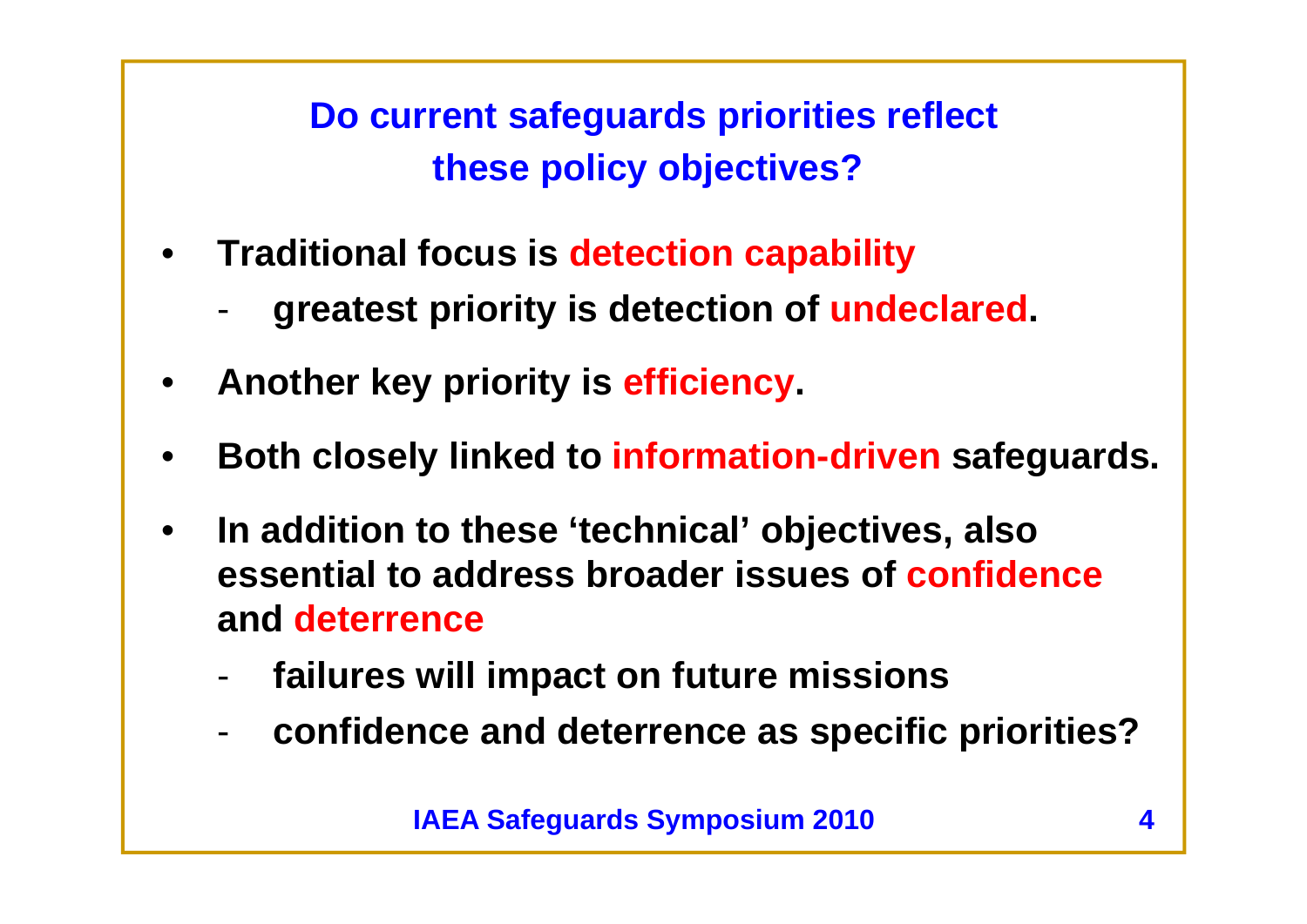## **2. Verification commonalities**

- • **Progress with disarmament will be stepwise:**
	- **fissile material cut-off**
	- **fissile material disposition**
	- **nuclear weapon limitations**
	- **nuclear weapon dismantlement**
	- **nuclear inventory baselines.**
- $\bullet$  **Features in common with safeguards:**
	- **treaty commitments**
	- **inspection mechanism**
	- **declarations**
	- **inspections – including against undeclared**
	- **compliance and enforcement mechanisms.**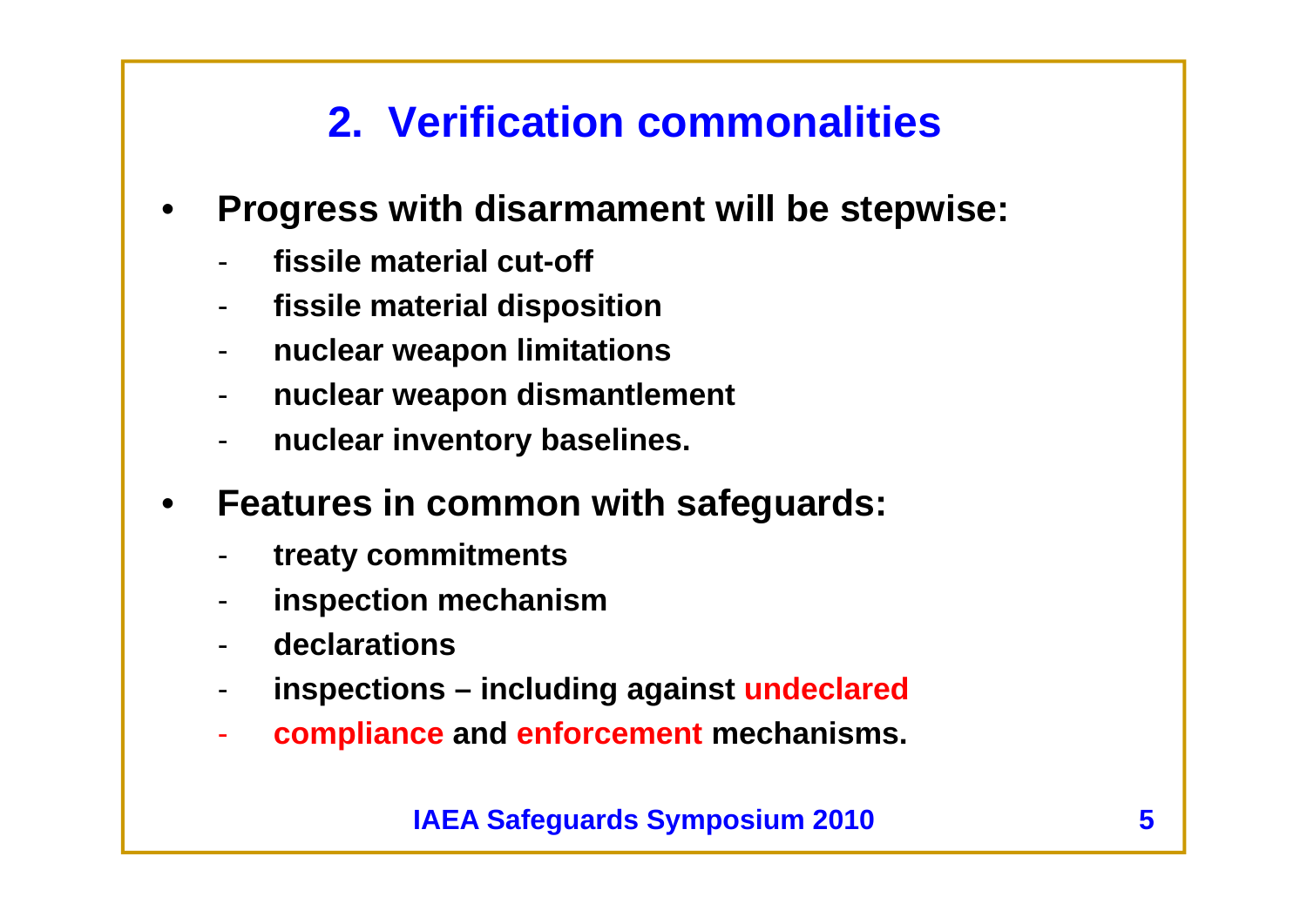#### **Novel situations will require innovative solutions**

- • **Safeguards experience will make significant contribution to the new verification missions.**
- • **New approaches may include:**
	- **mutual/regional inspections**
	- **data monitoring/sharing**
	- **wide area environmental sampling**
	- **transparency measures**
	- **societal verification.**
- $\bullet$  **Priorities identified for safeguards likely to be priorities for the new missions.**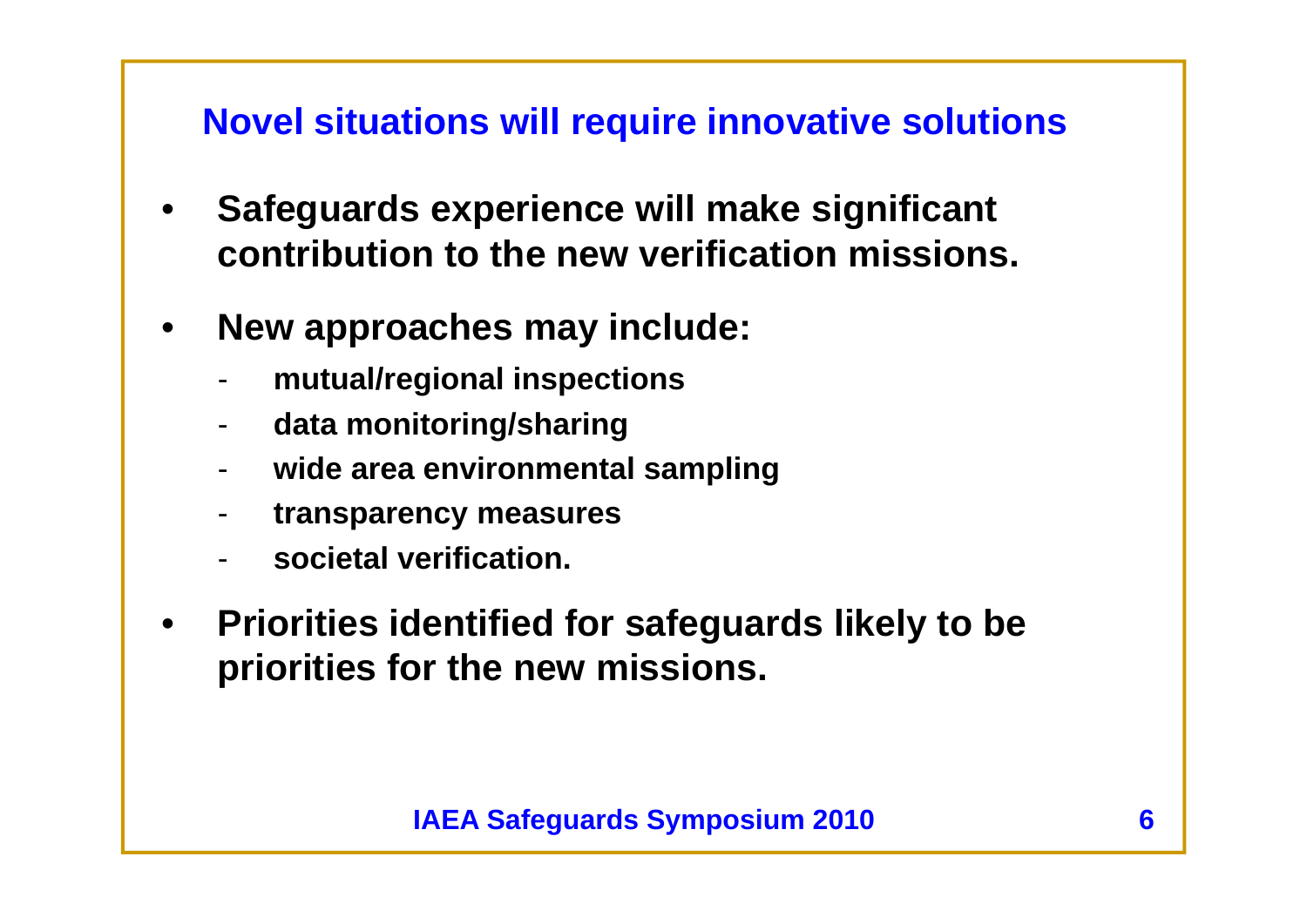## **3. Confidence**

- • **Key safeguards objective is to provide credible assurance - supporting confidence in the regime**
	- **credible assurance, detection capability, confidence, all closely linked.**
- • **Safeguards not the only source of confidence**
	- **state's behaviour is the principal factor**
	- **establishing confidence is up to the state itself.**
- • **Safeguards an important tool**
	- **acceptance of CSA and AP**
	- **full cooperation.**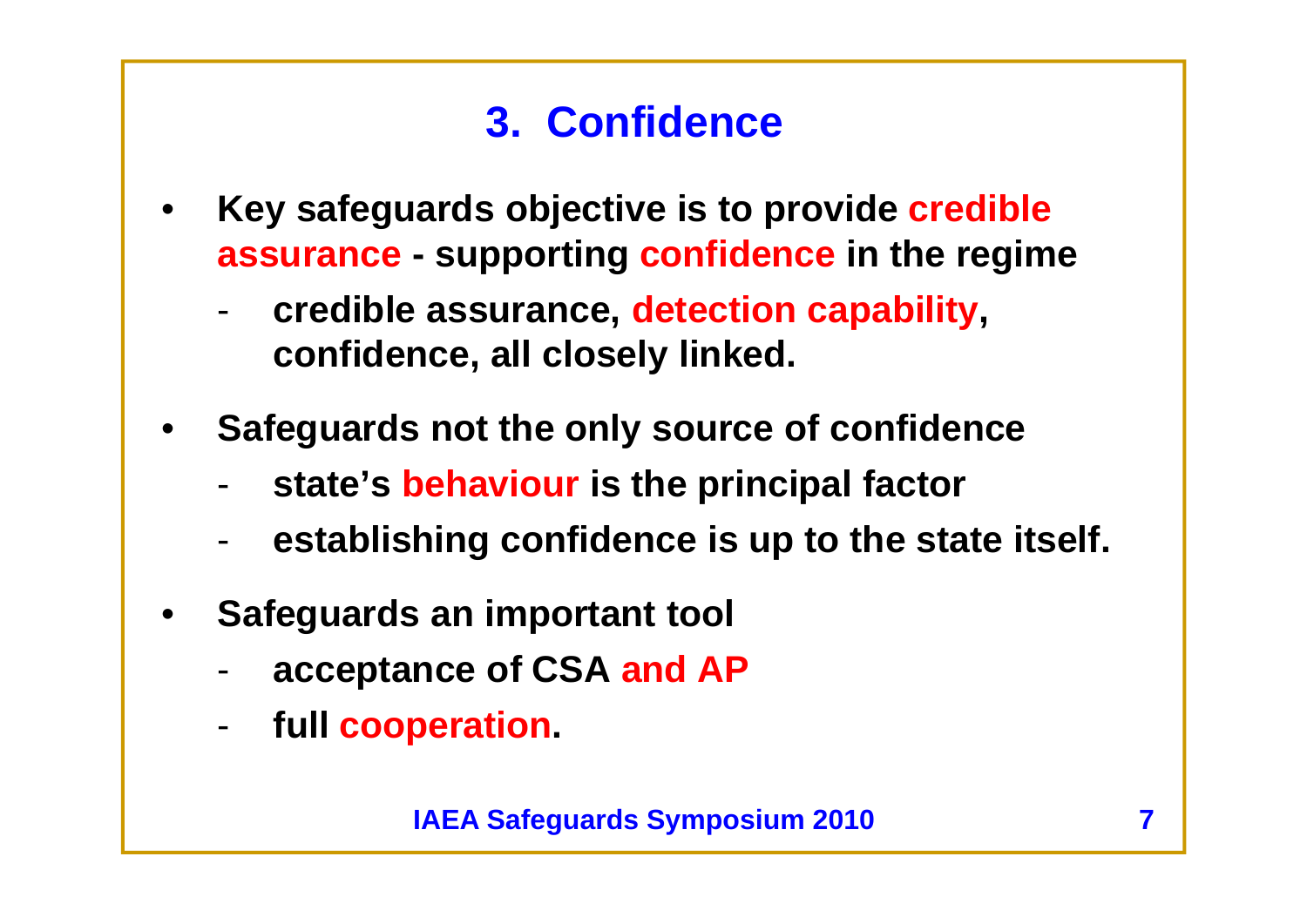## **4. Detection capability**

- • **The core of the safeguards mission**
	- **without effective detection capability, confidence not possible**
	- **but technical capability not enough – must ensure technical findings result in appropriate outcomes**
	- **legal, institutional, process issues.**
- • **Under NPT, safeguards purpose is to prevent diversion**
	- **this requires timely warning early detection**
	- -**153 para 28.**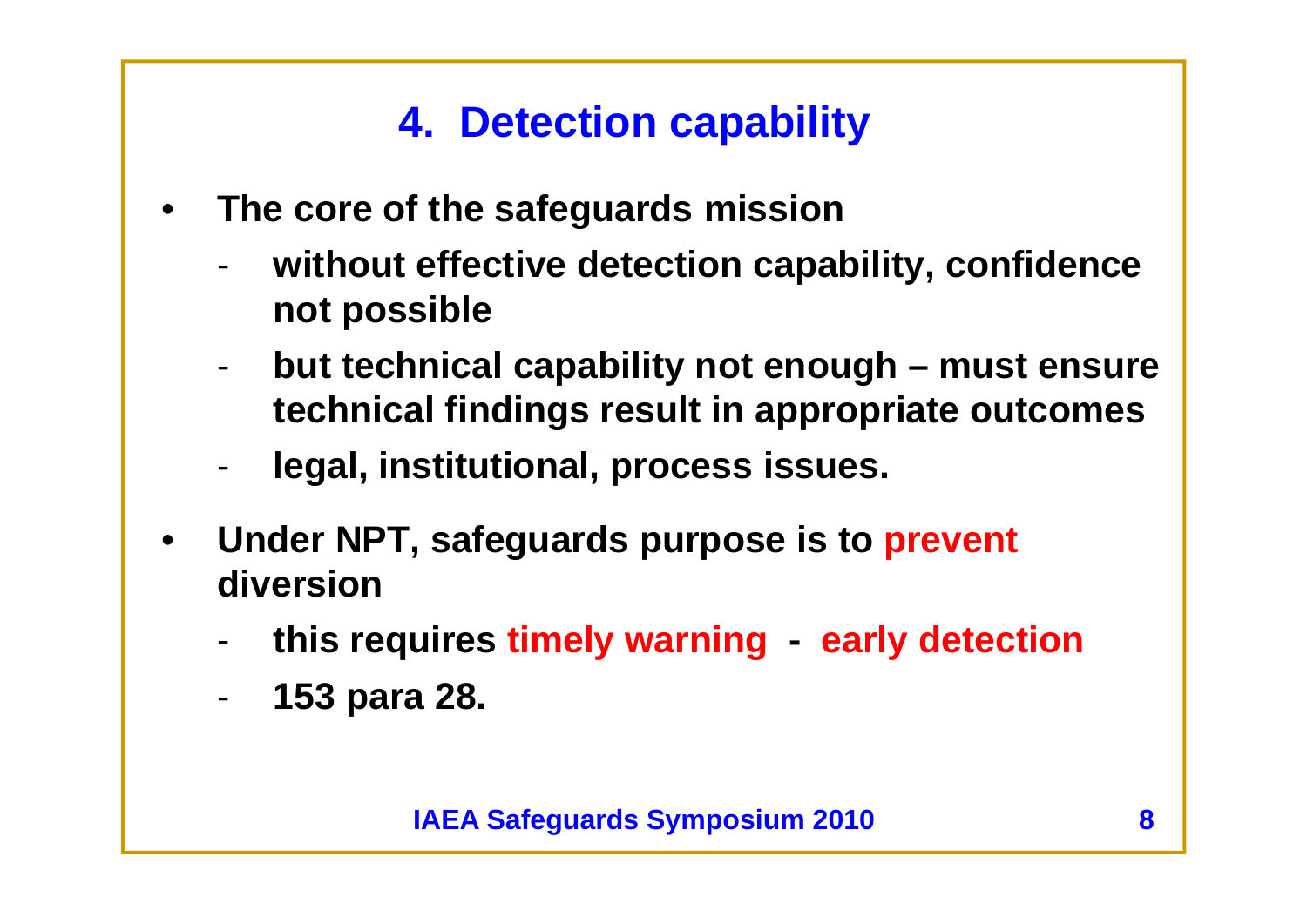#### **Diversion from declared material and activities**

- • **The traditional safeguards focus**
	- **many safeguards innovations over the years**
	- **challenges of complexity, workload.**
- • **Emphasis on integrated safeguards, informationdriven safeguards, state-level approach** 
	- **important to safeguards effectiveness for both declared and undeclared material/activities.**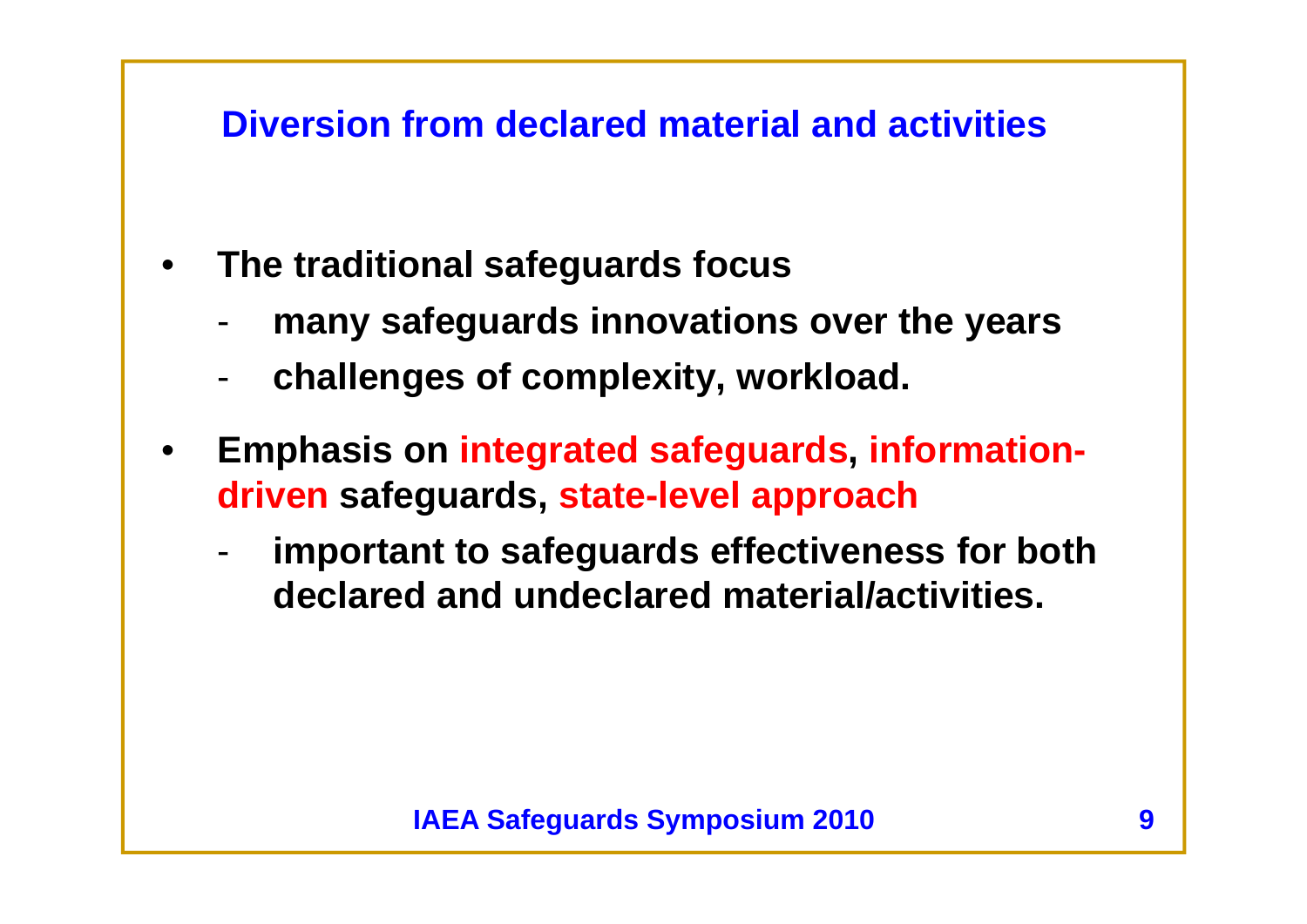**Detection of undeclared material and activities**

- • **Greatest single safeguards priority**
	- **confidence in safeguards depends on this**
	- -**IAEA needs substantial assistance from states.**
- • **IAEA's methods based on detection techniques and information analysis**
	- **central place of AP**
	- **on technical side, more development needed.**
- $\bullet$  **IAEA cannot detect undeclared activities unaided**
	- **states must contribute – active partnership.**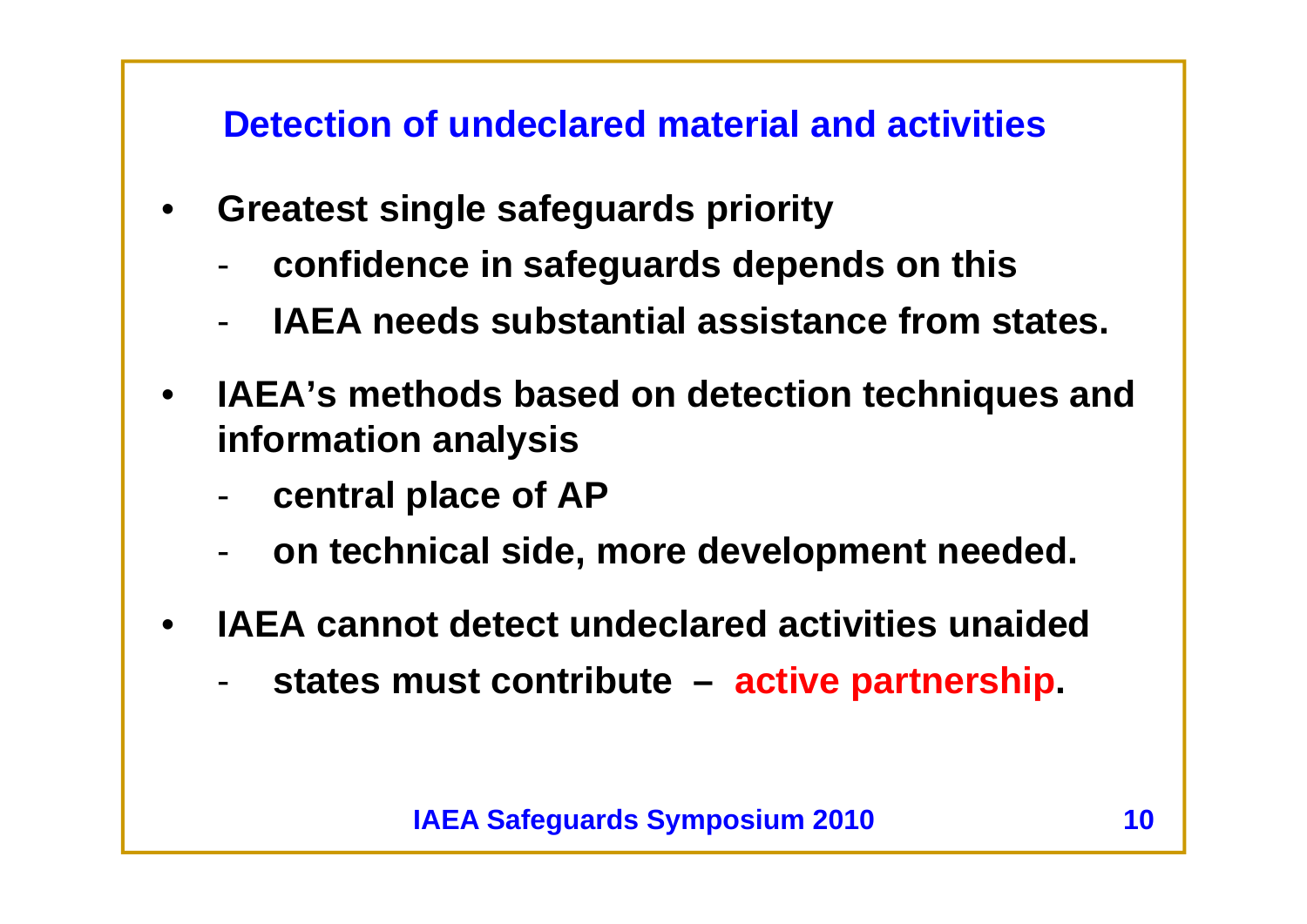### **Determining non-compliance**

- • **Depends on technical capability and appropriate handling by BOG.**
- $\bullet$  **Standard of proof**
	- **confusion about** *evidence* **and** *proof* **damaging to IAEA credibility - bar must not be set too high**
	- - **153 recognises realities - allows non-compliance finding if IAEA** *unable to verify* **no diversion**
	- **international practice - balance of probabilities**
	- **divergence between IAEA practice and international expectations will destroy confidence.**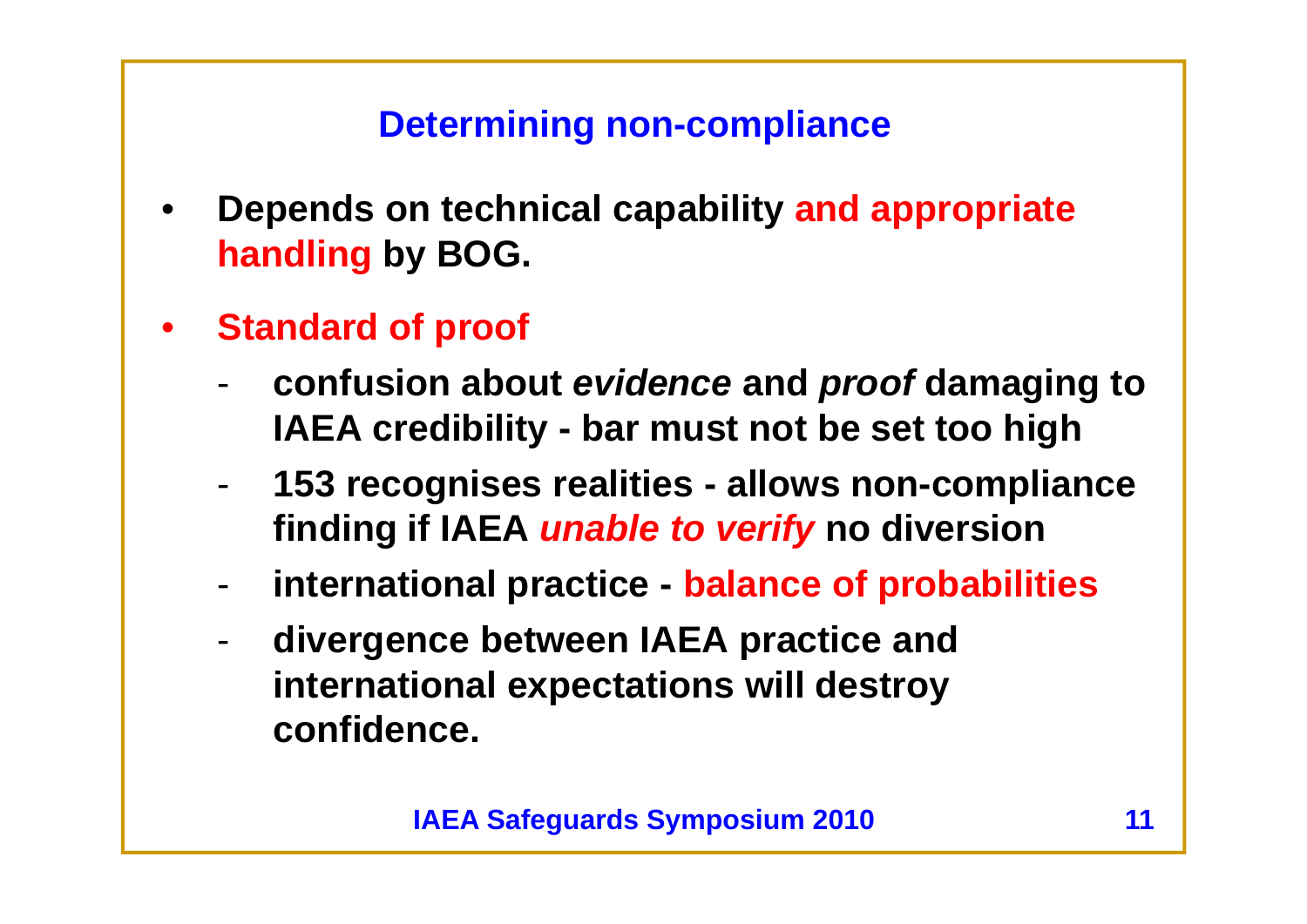## **5. Deterrence**

- • **Deterrence depends on assessment of risks:**
	- **whether violation will be detected**
	- **whether non-compliance finding will be reached**
	- **whether enforcement action will be taken.**
- •**Timeliness a critical part of the equation.**
- • **Effective deterrence requires sufficient risk at all stages – high risk of detection no deterrent if risk of timely intervention low.**
- $\bullet$  **International community must be prepared to take compliance action.**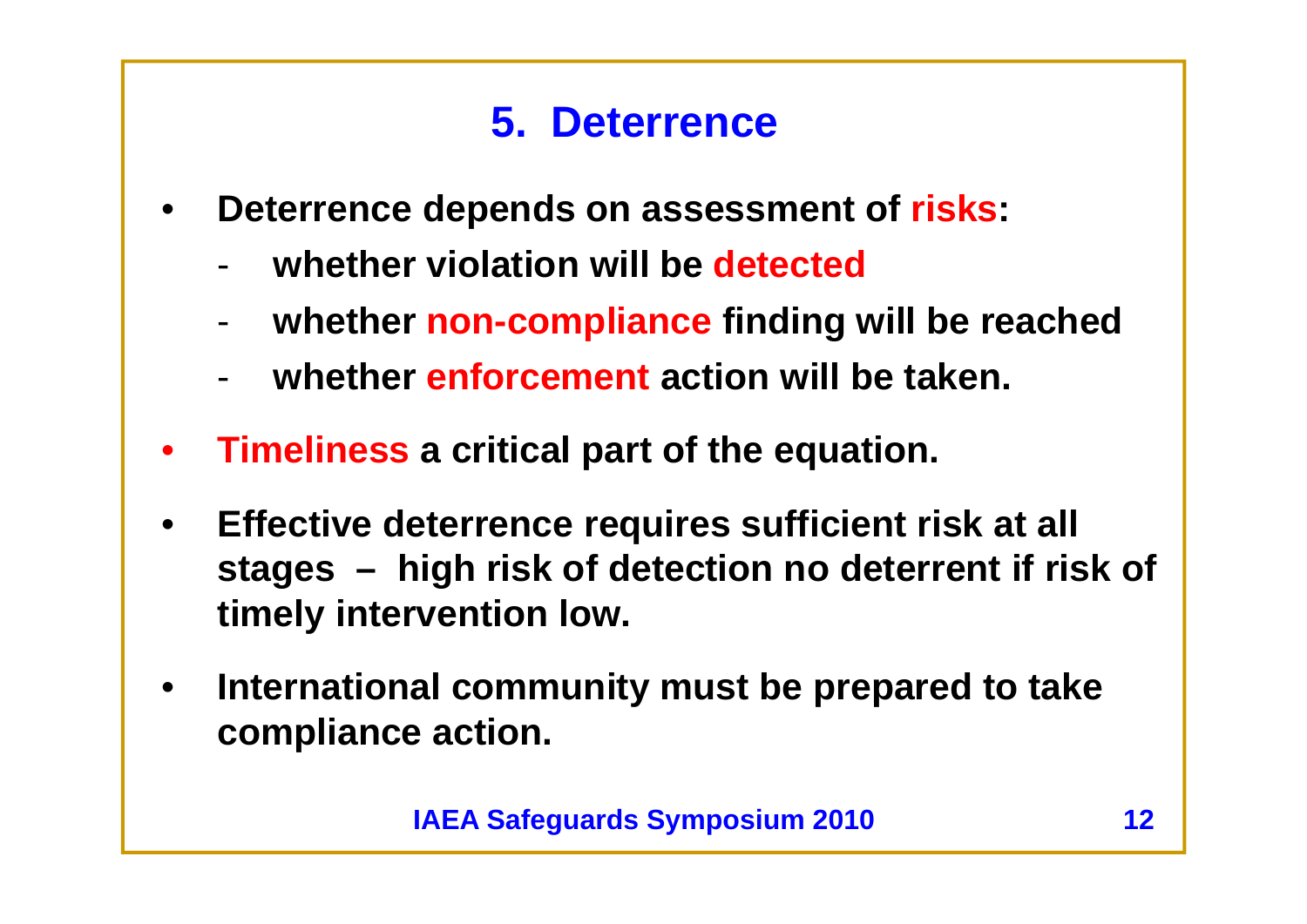# **6. Verification priorities**

- • **Key safeguards priorities generally considered as:**
	- **detection capability**
	- **cost-efficiency**
	- **adequate resourcing.**
- •**These also important for future missions.**
- • **To these should be added:**
	- **ensuring clarity of mission**
	- **building political support for the mission**
	- **preparedness to enforce compliance.**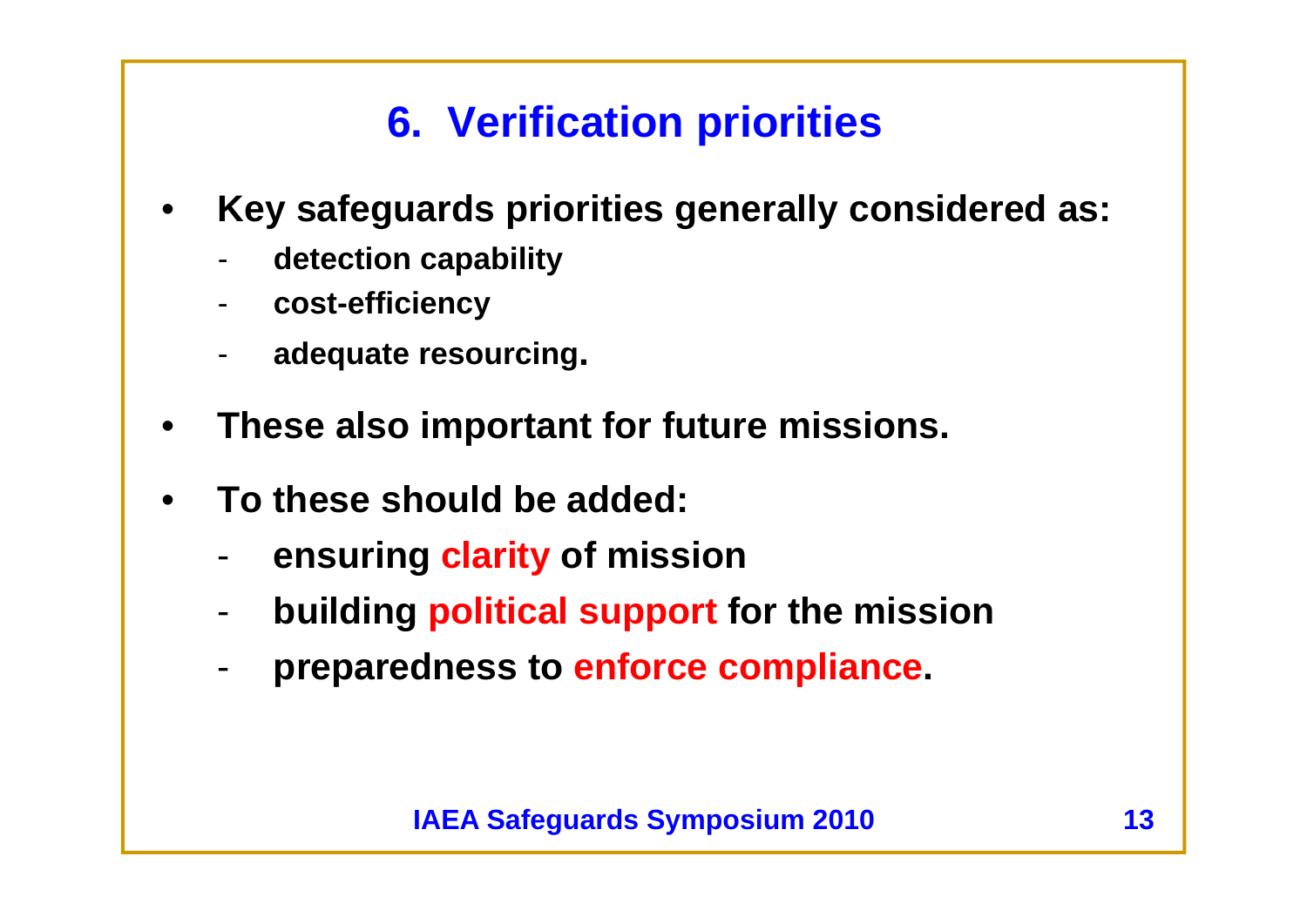## **Clarity of mission**

- • **Shared understanding of objectives, processes and standards, and how decisions are made.**
- $\bullet$  **Understanding of detection capabilities, vulnerabilities and how to address these**
	- **avoiding over-expectation**
	- **reinforcing need to share information.**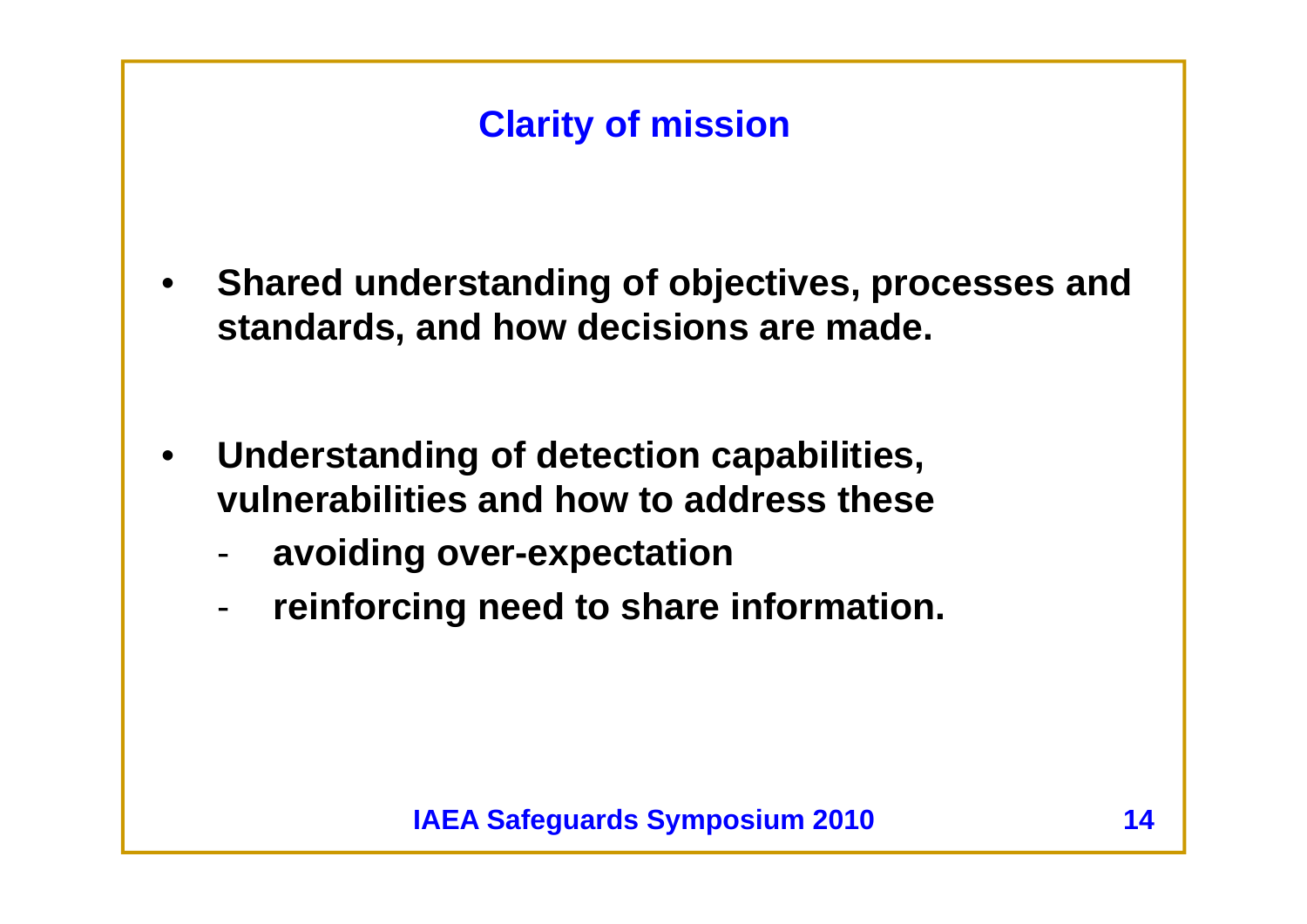**Building political support**

- • **Essential at number of levels:**
	- **states see cooperation with safeguards serves their national interest**
	- **states will provide necessary resources**
	- **states will share information**
	- **states will back IAEA against non-compliance.**
- •**Essential to de-politicise attitudes to safeguards.**
- • **Clear articulation of safeguards benefits**
	- **demonstrated performance and outcomes**
	- **effective use of authority.**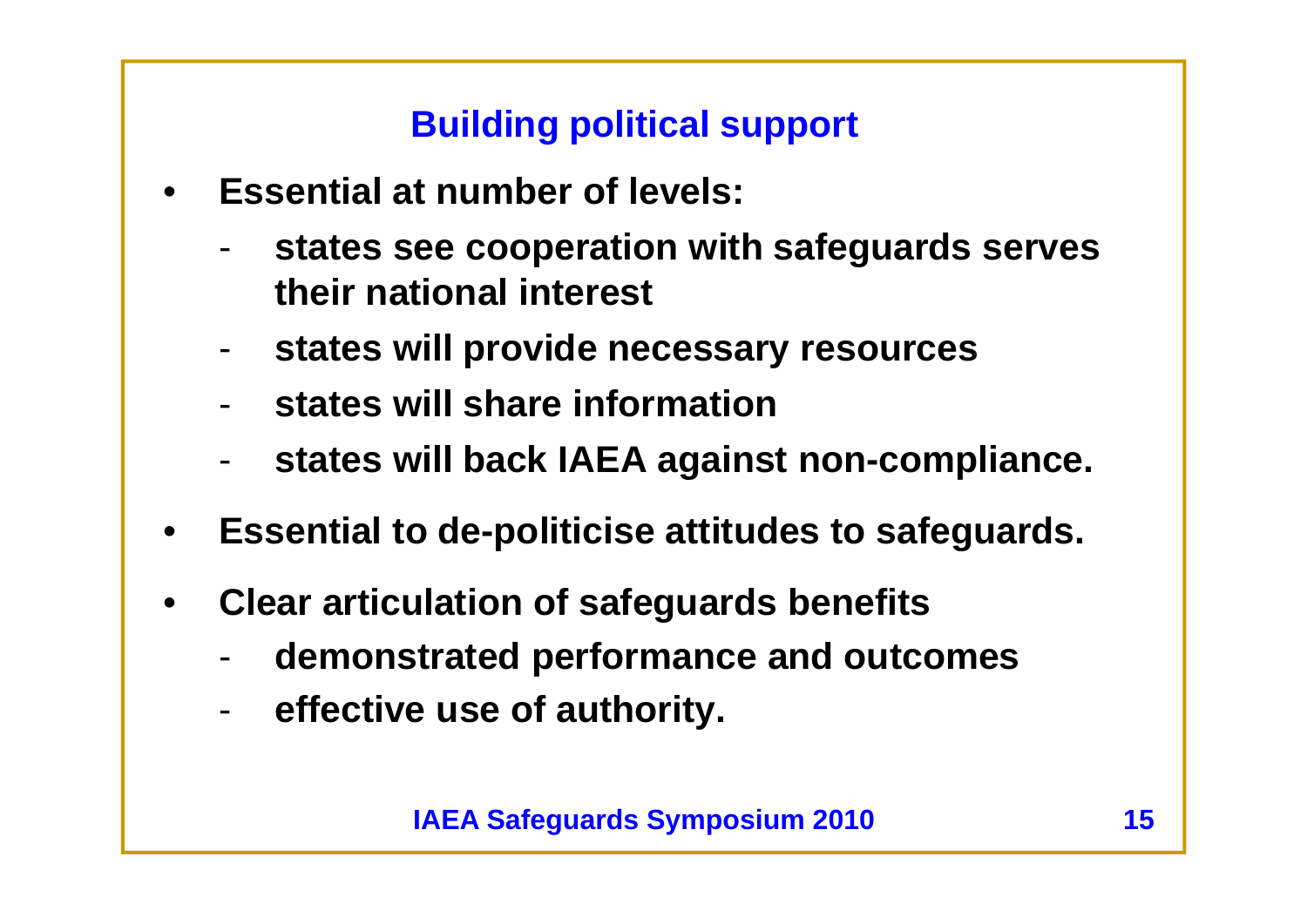#### **Preparedness to enforce compliance**

- •**Vital part of confidence-building and deterrence.**
- • **Enforcement largely in the hands of states**
	- **but states rely on IAEA to carry out responsibilities effectively**
	- **and to identify and report on non-compliance.**